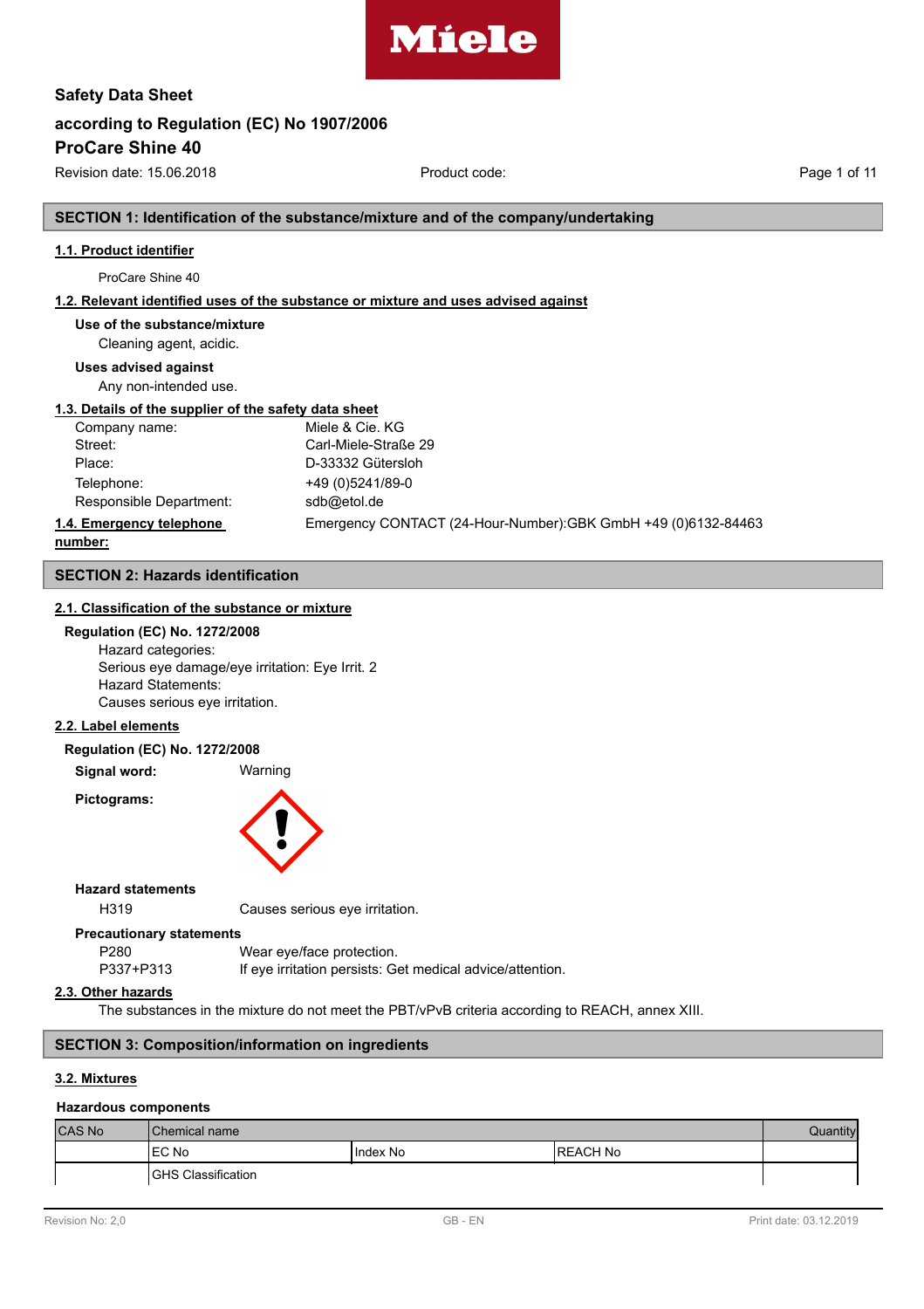

Revision date: 15.06.2018 Product code: Page 2 of 11

| 111905-53-4 | Alcohols, C13-15-branched and linear, butoxylated ethoxylated |                  |  |  |  |  |
|-------------|---------------------------------------------------------------|------------------|--|--|--|--|
|             |                                                               |                  |  |  |  |  |
|             | Acute Tox. 4, Eye Irrit. 2, Aquatic Chronic 3; H302 H319 H412 |                  |  |  |  |  |
| 5949-29-1   | citric acid monohydrate                                       |                  |  |  |  |  |
|             | 1201-069-1                                                    | 01-2119457026-42 |  |  |  |  |
|             | Eye Irrit. 2; H319                                            |                  |  |  |  |  |
| 15763-76-5  | sodium p-cumenesulphonate                                     |                  |  |  |  |  |
|             | 1239-854-6<br>01-2119489411-37                                |                  |  |  |  |  |
|             | Eye Irrit. 2; H319                                            |                  |  |  |  |  |

### Full text of H and EUH statements: see section 16.

#### **Labelling for contents according to Regulation (EC) No 648/2004**

5 % - < 15 % non-ionic surfactants.

#### **Further Information**

Product does not contain listed SVHC substances > 0,1 % according to Regulation (EC) No. 1907/2006 Article 59 (REACH)

### **SECTION 4: First aid measures**

### **4.1. Description of first aid measures**

#### **General information**

In case of accident or unwellness, seek medical advice immediately (show directions for use or safety data sheet if possible).

#### **After inhalation**

In case of accident by inhalation: remove casualty to fresh air and keep at rest. In case of respiratory tract irritation, consult a physician.

#### **After contact with skin**

Gently wash with plenty of soap and water. In case of skin irritation, seek medical treatment.

#### **After contact with eyes**

Rinse cautiously with water for several minutes. In case of troubles or persistent symptoms, consult an ophthalmologist.

#### **After ingestion**

Rinse mouth thoroughly with water. Let water be drunken in little sips (dilution effect). Do NOT induce vomiting. In all cases of doubt, or when symptoms persist, seek medical advice.

#### **4.2. Most important symptoms and effects, both acute and delayed**

refer to section 2 and 11.

#### **4.3. Indication of any immediate medical attention and special treatment needed**

Treat symptomatically.

#### **SECTION 5: Firefighting measures**

#### **5.1. Extinguishing media**

#### **Suitable extinguishing media**

Carbon dioxide (CO2). Dry extinguishing powder. alcohol resistant foam. Atomized water.

#### **Unsuitable extinguishing media**

High power water jet.

#### **5.2. Special hazards arising from the substance or mixture**

Can be released in case of fire: Carbon dioxide (CO2). Carbon monoxide Sulfur oxides.

#### **5.3. Advice for firefighters**

In case of fire: Wear self-contained breathing apparatus.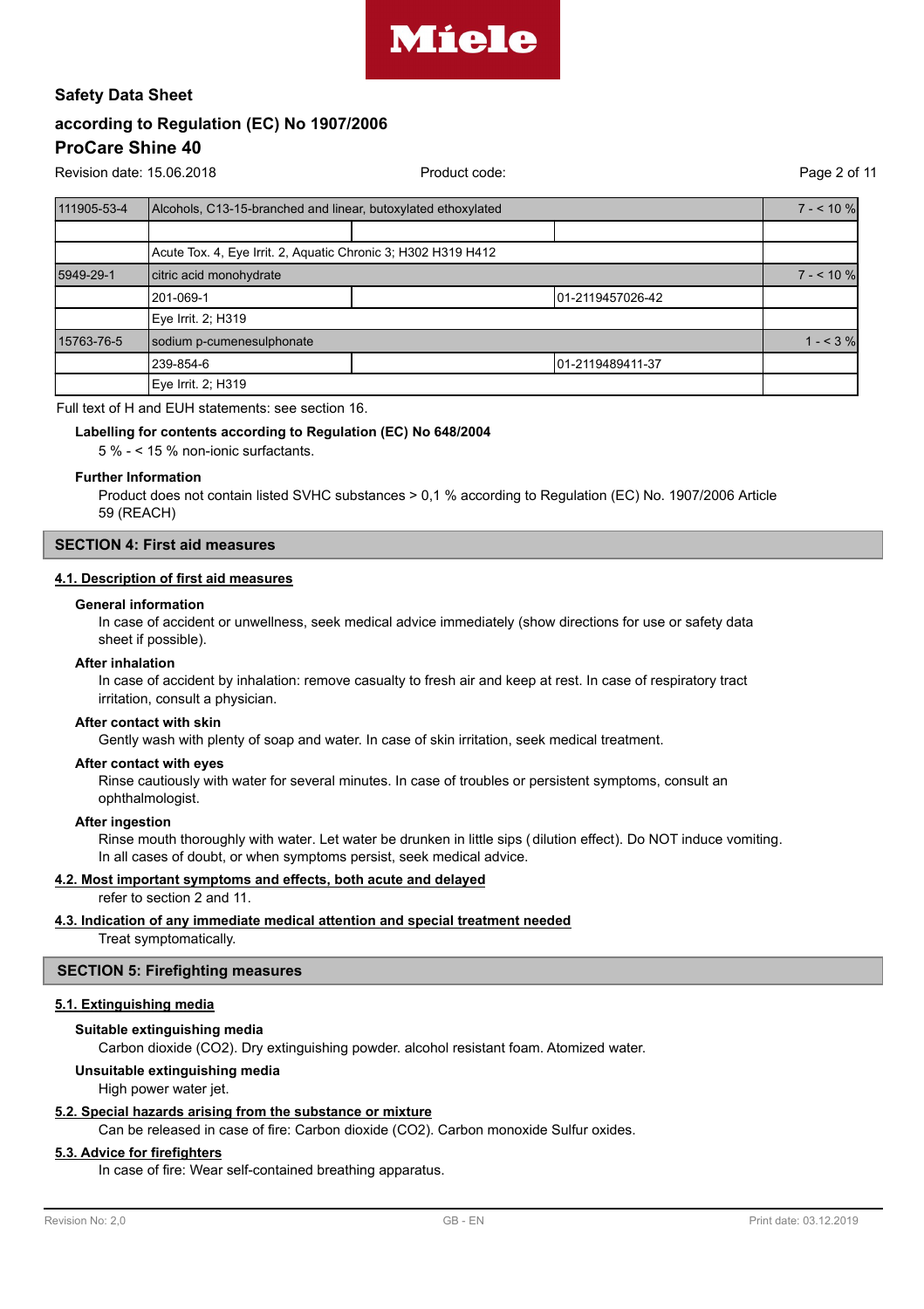

# **according to Regulation (EC) No 1907/2006**

# **ProCare Shine 40**

Revision date: 15.06.2018 Product code: Page 3 of 11

#### **Additional information**

Collect contaminated fire extinguishing water separately. Do not allow entering drains or surface water. Co-ordinate fire-fighting measures to the fire surroundings.

#### **SECTION 6: Accidental release measures**

# **6.1. Personal precautions, protective equipment and emergency procedures**

Do not breathe vapour/aerosol. Avoid contact with skin, eyes and clothes. Wear personal protection equipment (refer to section 8). High slip hazard because of leaking or spilled product.

#### **6.2. Environmental precautions**

Discharge into the environment must be avoided.

#### **6.3. Methods and material for containment and cleaning up**

Absorb with liquid-binding material (e.g. sand, diatomaceous earth, acid- or universal binding agents). Treat the recovered material as prescribed in the section on waste disposal . Clean contaminated objects and areas thoroughly observing environmental regulations.

#### **6.4. Reference to other sections**

Disposal: see section 13

#### **SECTION 7: Handling and storage**

#### **7.1. Precautions for safe handling**

#### **Advice on safe handling**

Wear suitable protective clothing. See section 8. Do not breathe vapour/aerosol.

#### **Advice on protection against fire and explosion**

Usual measures for fire prevention.

#### **Further information on handling**

General protection and hygiene measures: See section 8.

#### **7.2. Conditions for safe storage, including any incompatibilities**

### **Requirements for storage rooms and vessels**

Keep container tightly closed in a cool, well-ventilated place.

#### **Hints on joint storage**

Do not store together with: Explosives. Oxidizing solids. Oxidizing liquids. Radioactive substances. Infectious substances. Food and animal feedingstuff.

#### **Further information on storage conditions**

Keep the packing dry and well sealed to prevent contamination and absorbtion of humidity. Recommended storage temperature: 20°C Protect against: frost. UV-radiation/sunlight. heat. Humidity

#### **7.3. Specific end use(s)**

See section 1.

### **SECTION 8: Exposure controls/personal protection**

#### **8.1. Control parameters**

#### **DNEL/DMEL values**

| Substance                                                                      |  |                        |              |  |
|--------------------------------------------------------------------------------|--|------------------------|--------------|--|
|                                                                                |  | Effect                 | <b>Value</b> |  |
| sodium p-cumenesulphonate                                                      |  |                        |              |  |
| $26.9 \,\mathrm{mg/m^3}$<br>Worker DNEL, long-term<br>Iinhalation<br>Isvstemic |  |                        |              |  |
|                                                                                |  | <b>IExposure</b> route |              |  |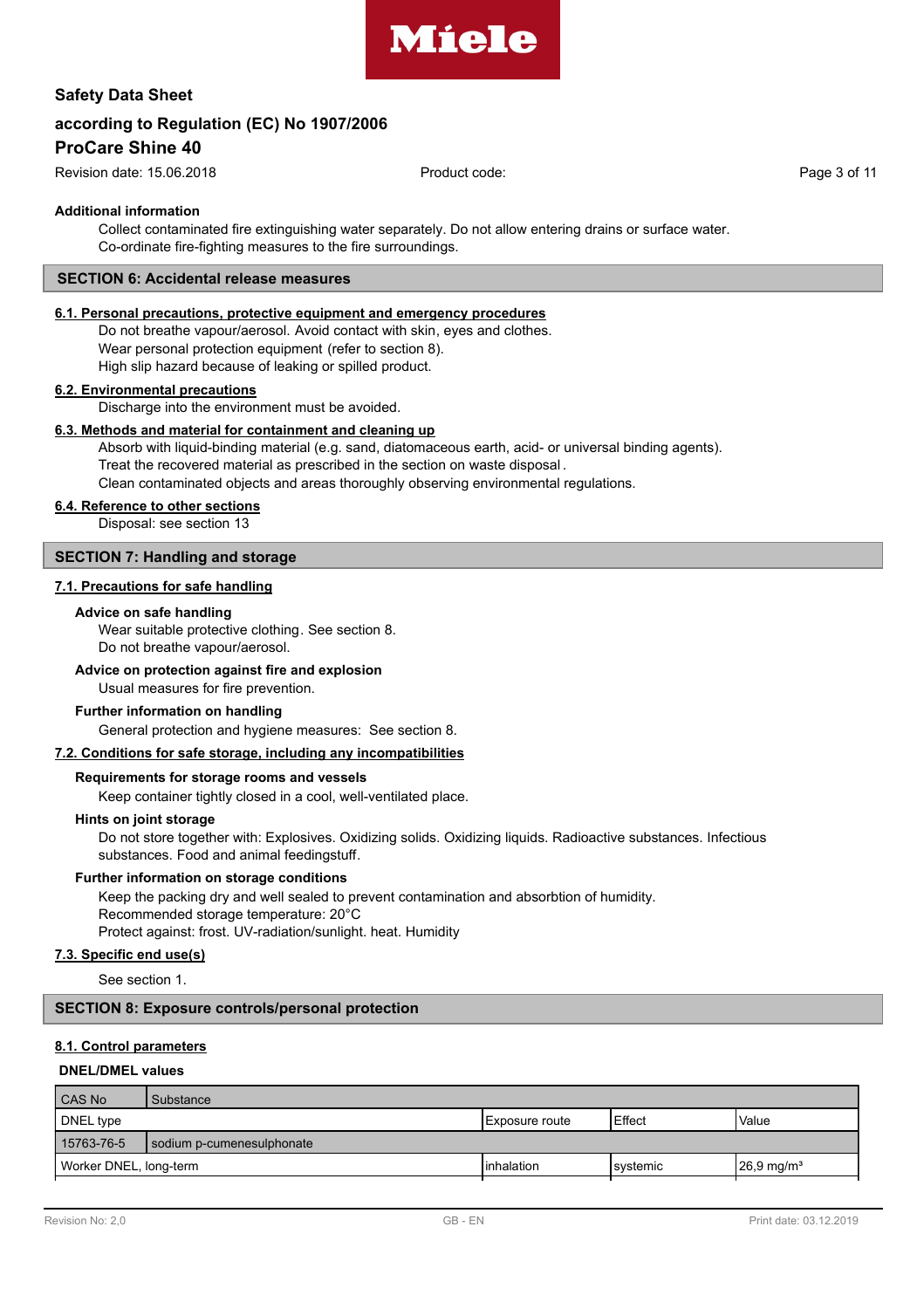

# **according to Regulation (EC) No 1907/2006 ProCare Shine 40**

| Revision date: 15.06.2018 | Product code:       |          |                            |  |
|---------------------------|---------------------|----------|----------------------------|--|
| Worker DNEL, long-term    | Idermal             | systemic | 136,25 mg/kg<br>bw/dav     |  |
| Worker DNEL, long-term    | ldermal             | l local  | $0,096 \,\mathrm{mg/cm^2}$ |  |
| Consumer DNEL, long-term  | <b>l</b> inhalation | systemic | $6,6$ mg/m <sup>3</sup>    |  |
| Consumer DNEL, long-term  | Idermal             | systemic | $68,1$ mg/kg<br>bw/day     |  |
| Consumer DNEL, long-term  | Idermal             | l local  | $0,048 \text{ mg/cm}^2$    |  |
| Consumer DNEL, long-term  | loral               | systemic | 3,8 mg/kg bw/day           |  |

### **PNEC values**

| CAS No                                           | Substance                                        |              |
|--------------------------------------------------|--------------------------------------------------|--------------|
| Value<br>Environmental compartment               |                                                  |              |
| 5949-29-1                                        | citric acid monohydrate                          |              |
| Freshwater                                       |                                                  | $0,44$ mg/l  |
| Marine water                                     |                                                  | $0,044$ mg/l |
| Freshwater sediment                              |                                                  | 34,6 mg/kg   |
| Marine sediment                                  |                                                  | 3,46 mg/kg   |
| Micro-organisms in sewage treatment plants (STP) |                                                  | 1000 mg/l    |
| Soil                                             |                                                  | 33,1 mg/kg   |
| 15763-76-5                                       | sodium p-cumenesulphonate                        |              |
| Freshwater                                       |                                                  | 0,23 mg/l    |
|                                                  | Freshwater (intermittent releases)               | $2,3$ mg/l   |
| Marine water                                     |                                                  | 0,023 mg/l   |
| Freshwater sediment                              |                                                  | 0,862 mg/kg  |
| Marine sediment                                  |                                                  | 0,086 mg/kg  |
|                                                  | Micro-organisms in sewage treatment plants (STP) | 100 mg/l     |
| Soil                                             |                                                  | 0,037 mg/kg  |

# **Additional advice on limit values**

To date, no national critical limit values exist.

# **8.2. Exposure controls**



### **Appropriate engineering controls**

Technical measures and the application of suitable work processes have priority over personal protection equipment.

Provide adequate ventilation.

#### **Protective and hygiene measures**

Always close containers tightly after the removal of product. When using do not eat, drink, smoke, sniff. Wash hands before breaks and after work.

#### **Eye/face protection**

Wear safety glasses; chemical goggles (if splashing is possible). DIN EN 166

#### **Hand protection**

Wear suitable gloves. Suitable material: FKM (fluororubber). - Thickness of glove material: 0,4 mm Breakthrough time >= 8 h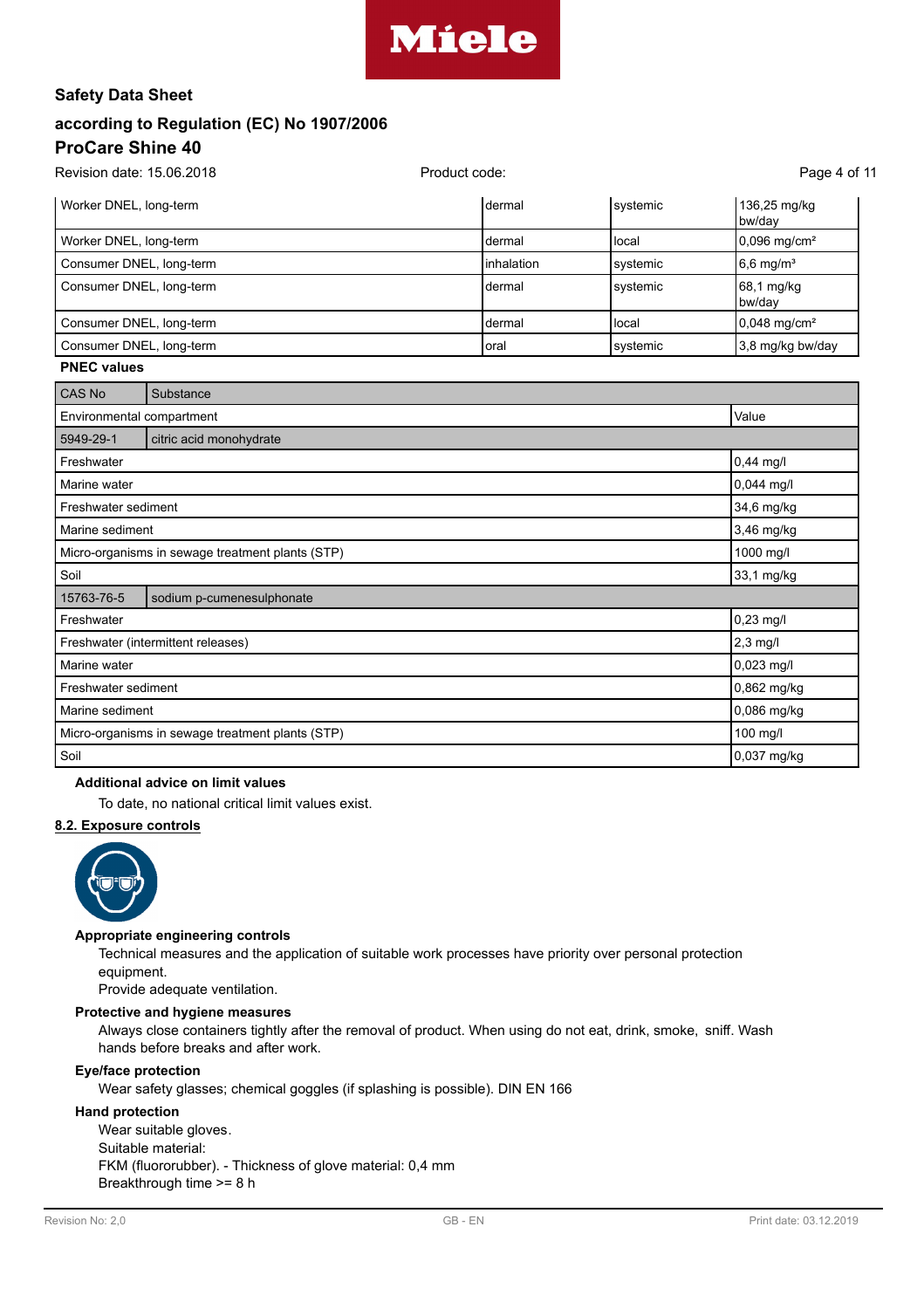

# **according to Regulation (EC) No 1907/2006**

# **ProCare Shine 40**

Revision date: 15.06.2018 Product code: Page 5 of 11

Butyl rubber. - Thickness of glove material: 0,5 mm Breakthrough time >= 8 h CR (polychloroprenes, Chloroprene rubber). - Thickness of glove material: 0,5 mm Breakthrough time >= 8 h NBR (Nitrile rubber). - Thickness of glove material: 0,35 mm Breakthrough time >= 8 h PVC (Polyvinyl chloride). - Thickness of glove material: 0,5 mm Breakthrough time >= 8 h The selected protective gloves have to satisfy the specifications of EU Directive 89/686/EEC and the standard EN 374 derived from it. Check leak tightness/impermeability prior to use. In the case of wanting to use the gloves again, clean them before taking off and air them well.

#### **Skin protection**

Suitable protective clothing: Lab apron.

Minimum standard for preventive measures while handling with working materials are specified in the TRGS 500 (D).

#### **Respiratory protection**

With correct and proper use, and under normal conditions, breathing protection is not required. Respiratory protection necessary at: -exceeding exposure limit values

-insufficient ventilation and aerosol or mist formation

Suitable respiratory protective equipment: particulates filter device (DIN EN 143). Type: P1-3

The filter class must be suitable for the maximum contaminant concentration (gas/vapour/aerosol/particulates) that may arise when handling the product. If the concentration is exceeded, self-contained breathing apparatus must be used.

#### **Environmental exposure controls**

No special precautionary measures are necessary.

## **SECTION 9: Physical and chemical properties**

#### **9.1. Information on basic physical and chemical properties**

| Physical state:<br>Colour:<br>Odour:<br>pH-Value:                                                                                                    | liquid<br>colourless<br>characteristic | < 7                                                                                    |
|------------------------------------------------------------------------------------------------------------------------------------------------------|----------------------------------------|----------------------------------------------------------------------------------------|
| Changes in the physical state<br>Melting point:<br>Initial boiling point and boiling range:<br>Sublimation point:<br>Softening point:<br>Pour point: |                                        | $\sim$ 0 °C<br>$~100~^{\circ}$ C<br>not determined<br>not determined<br>not determined |
| Flash point:<br>Sustaining combustion:<br><b>Explosive properties</b><br>none                                                                        |                                        | >100 °C<br>Not sustaining combustion                                                   |
| Lower explosion limits:<br>Upper explosion limits:<br>Ignition temperature:<br><b>Auto-ignition temperature</b>                                      |                                        | not determined<br>not determined<br>not determined                                     |
| Gas:<br>Decomposition temperature:                                                                                                                   |                                        | not determined<br>not determined                                                       |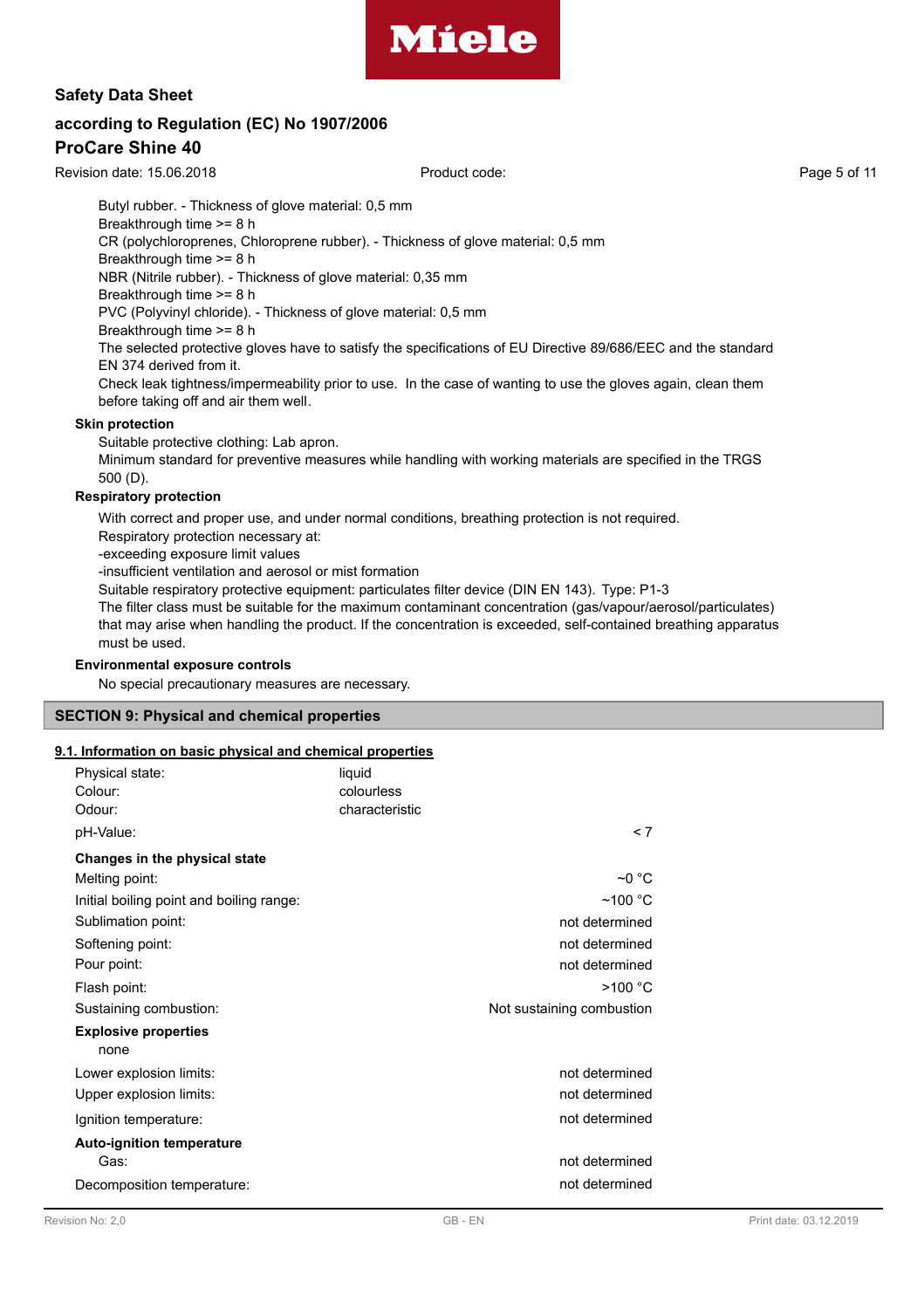

| Revision date: 15.06.2018                      | Product code:           | Page 6 of 11 |
|------------------------------------------------|-------------------------|--------------|
| <b>Oxidizing properties</b><br>none            |                         |              |
| Vapour pressure:                               | not determined          |              |
| Density (at 20 °C):                            | $1,0$ g/cm <sup>3</sup> |              |
| Water solubility:                              | miscible.               |              |
| Solubility in other solvents<br>not determined |                         |              |
| Partition coefficient:                         | not determined          |              |
| Viscosity / dynamic:                           | not determined          |              |
| Viscosity / kinematic:                         | not determined          |              |
| Flow time:                                     | not determined          |              |
| Vapour density:                                | not determined          |              |
| Evaporation rate:                              | not determined          |              |
| Solvent separation test:                       | not determined          |              |
| Solvent content:                               | not determined          |              |
| 9.2. Other information                         |                         |              |
| Solid content:                                 | 9,50%                   |              |
| No information available.                      |                         |              |

#### **SECTION 10: Stability and reactivity**

#### **10.1. Reactivity**

No information available.

# **10.2. Chemical stability**

The product is chemically stable under recommended conditions of storage, use and temperature.

#### **10.3. Possibility of hazardous reactions**

Refer to chapter 10.5.

#### **10.4. Conditions to avoid**

Keep away from heat.

### **10.5. Incompatible materials**

Oxidizing agents, strong. Alkalis (alkalis). Reducing agents, strong. Hazardous substances that release flammable gases when in contact with water.

#### **10.6. Hazardous decomposition products**

Can be released in case of fire: Carbon dioxide (CO2). Carbon monoxide Sulfur oxides.

#### **SECTION 11: Toxicological information**

#### **11.1. Information on toxicological effects**

#### **Toxicocinetics, metabolism and distribution**

No data available.

#### **Acute toxicity**

Based on available data, the classification criteria are not met.

| <b>CAS No</b> | <b>Chemical name</b>                                          |                                 |         |          |                 |  |  |  |  |
|---------------|---------------------------------------------------------------|---------------------------------|---------|----------|-----------------|--|--|--|--|
|               | Exposure route                                                | lDose                           | Species | ISource  | <b>I</b> Method |  |  |  |  |
| 111905-53-4   | Alcohols, C13-15-branched and linear, butoxylated ethoxylated |                                 |         |          |                 |  |  |  |  |
|               | oral                                                          | $>300-$<br>LD50<br>$2000$ mg/kg | IRat.   | Supplier |                 |  |  |  |  |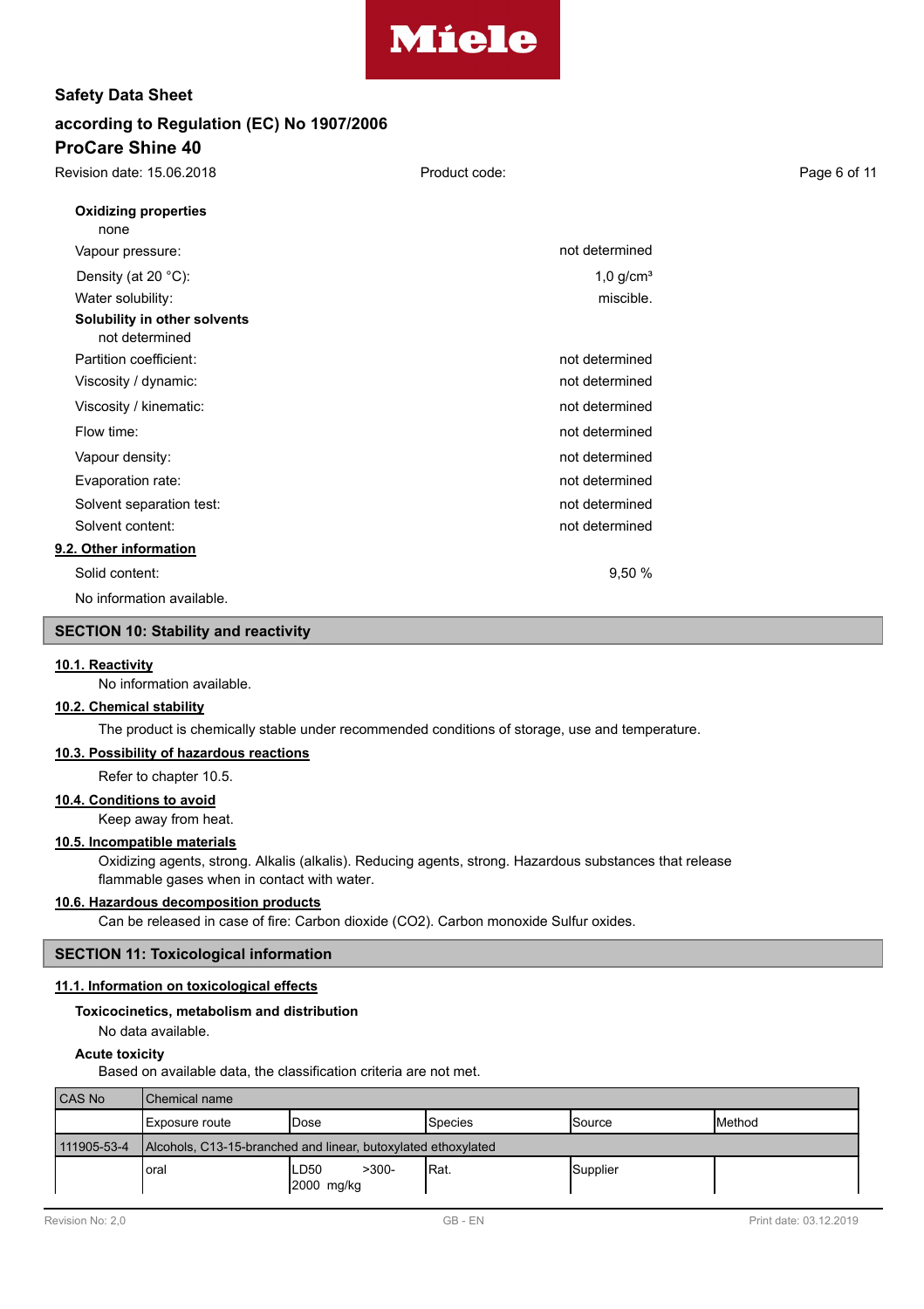

Revision date: 15.06.2018 **Product code:** Product code: Page 7 of 11

| 5949-29-1  | citric acid monohydrate |                 |        |              |                       |                            |  |  |  |  |  |  |  |
|------------|-------------------------|-----------------|--------|--------------|-----------------------|----------------------------|--|--|--|--|--|--|--|
|            | oral                    | ILD50<br> mg/kg | 5400   | <b>Mouse</b> | <b>IREACH Dossier</b> | <b>IOECD Guideline 401</b> |  |  |  |  |  |  |  |
|            | dermal                  | ILD50<br> mg/kg | > 2000 | Rat          | <b>IREACH Dossier</b> | <b>IOECD Guideline 402</b> |  |  |  |  |  |  |  |
| 15763-76-5 |                         |                 |        |              |                       | sodium p-cumenesulphonate  |  |  |  |  |  |  |  |
|            |                         |                 |        |              |                       |                            |  |  |  |  |  |  |  |
|            | oral                    | ILD50<br>mg/kg  | >7000  | Rat          | <b>IREACH Dossier</b> | <b>IOECD Guideline 401</b> |  |  |  |  |  |  |  |

#### **Irritation and corrosivity**

Causes serious eye irritation. Skin corrosion/irritation: Based on available data, the classification criteria are not met. citric acid monohydrate (CAS-No.: 77-92-9): Irritant effect on the skin: Not an irritant. (Rabbit in aqueous solution, 50%) Literature information: ECHA Dossier

sodium p-cumenesulphonate: In-vivo mutagenicity: Method: OECD Guideline 474 (Mammalian Erythrocyte Micronucleus Test) Result: negative. Literature information: ECHA Dossier

# **Sensitising effects**

Based on available data, the classification criteria are not met.

#### **Carcinogenic/mutagenic/toxic effects for reproduction**

Based on available data, the classification criteria are not met. citric acid monohydrate: In-vitro mutagenicity: Method: OECD Guideline 471 (Bacterial Reverse Mutation Assay) Result: negative. Literature information: ECHA Dossier

#### **STOT-single exposure**

Based on available data, the classification criteria are not met.

### **STOT-repeated exposure**

Based on available data, the classification criteria are not met.

#### **Aspiration hazard**

Based on available data, the classification criteria are not met.

#### **Specific effects in experiment on an animal**

No data available.

#### **SECTION 12: Ecological information**

#### **12.1. Toxicity**

The product has not been tested.

| CAS No      | Chemical name                                                 |                                 |  |  |                     |          |                 |  |  |
|-------------|---------------------------------------------------------------|---------------------------------|--|--|---------------------|----------|-----------------|--|--|
|             | Aquatic toxicity                                              | Dose                            |  |  | $[h]   [d]$ Species | ISource  | <b>I</b> Method |  |  |
| 111905-53-4 | Alcohols, C13-15-branched and linear, butoxylated ethoxylated |                                 |  |  |                     |          |                 |  |  |
|             | Acute fish toxicity                                           | LC50<br>$1 - 10$<br>mg/l        |  |  | 96 hlLeuciscus idus | Supplier | Read across     |  |  |
|             | Acute crustacea toxicity                                      | EC50<br>$>1-10$<br>mg/l         |  |  | 48 h Daphnia magna  | Supplier |                 |  |  |
|             | Crustacea toxicity                                            | <b>NOEC</b><br>$>0,1-1$<br>mg/l |  |  | 21 d Daphnia magna  | Supplier |                 |  |  |
| 5949-29-1   | citric acid monohydrate                                       |                                 |  |  |                     |          |                 |  |  |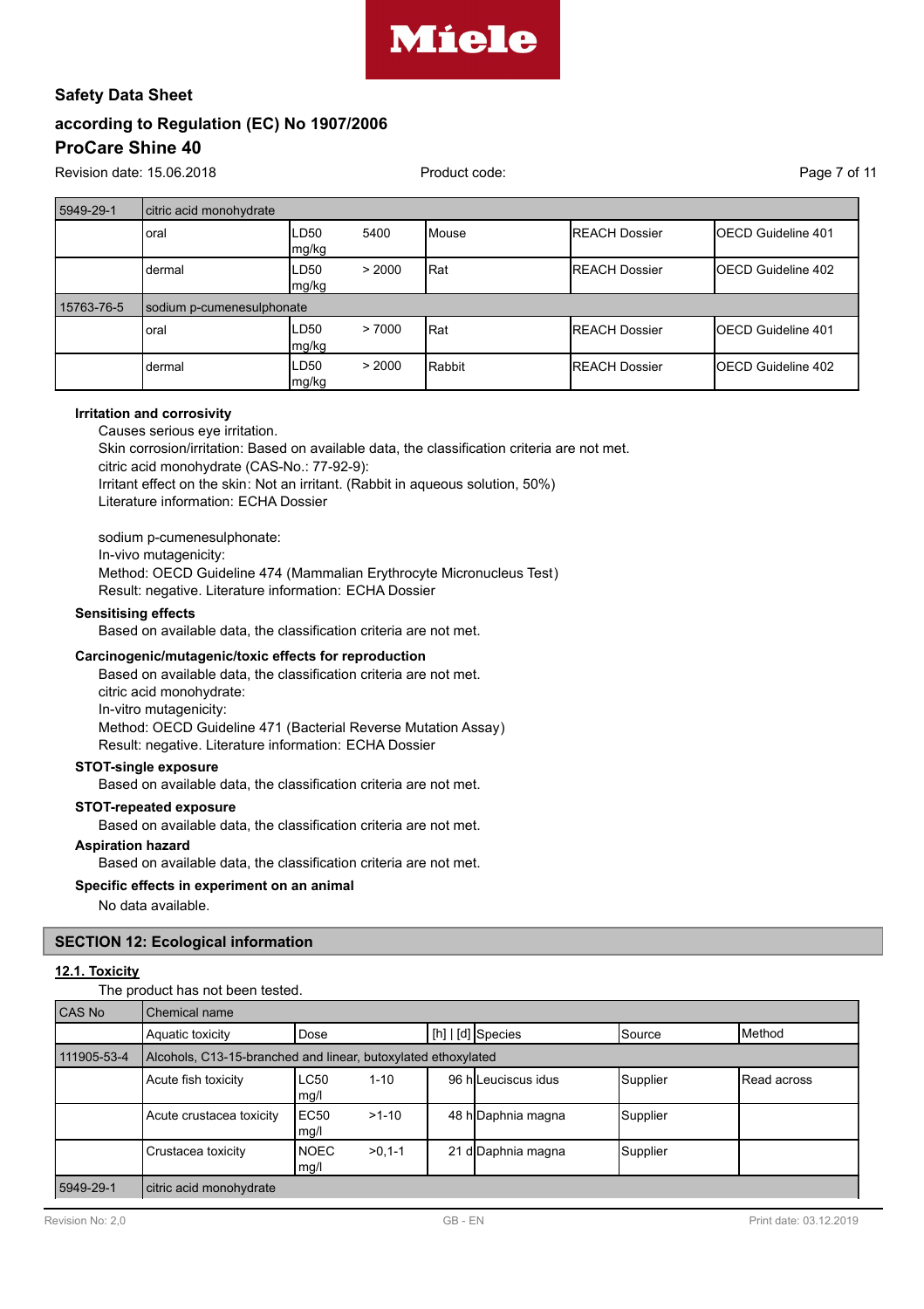

Revision date: 15.06.2018 **Product code:** Product code: Page 8 of 11

|            | Acute fish toxicity       | <b>LC50</b><br>$(48h)$ mg/l | 760      |  | 96 hlLeuciscus idus<br>Imelanotus      | <b>ECHA Dossier</b>                                    |               |
|------------|---------------------------|-----------------------------|----------|--|----------------------------------------|--------------------------------------------------------|---------------|
|            | Acute crustacea toxicity  | <b>EC50</b><br>mg/l         | > 50     |  | 48 hOreissena polymorpha               | Environ Toxicol Ch<br><b>em.</b> 16(9):<br>1930-1934 ( | <b>ASTM</b>   |
|            | Algea toxicity            | <b>NOEC</b>                 | 425 mg/l |  | 8 dlScenedesmus<br><b>quadricauda</b>  | Water Research<br>14: 231-241<br>(1980)                |               |
| 15763-76-5 | sodium p-cumenesulphonate |                             |          |  |                                        |                                                        |               |
|            | Acute fish toxicity       | <b>LC50</b><br>mg/l         | >1000    |  | 96 hOncorhynchus mykiss                | <b>ECHA Dossier</b>                                    | (Read across) |
|            | Acute algae toxicity      | ErC <sub>50</sub><br>mg/l   | >230     |  | 96 hlPseudokirchnerella<br>subcapitata | <b>ECHA Dossier</b>                                    |               |
|            | Acute crustacea toxicity  | <b>EC50</b><br>mg/l         | >1000    |  | 48 hodaphina magna                     | <b>ECHA Dossier</b>                                    | (Read across) |
|            | Acute bacteria toxicity   | (>1000 mg/l)                |          |  | 3 hOECD 209                            | <b>ECHA Dossier</b>                                    |               |

### **12.2. Persistence and degradability**

### The product has not been tested.

| <b>CAS No</b> | Chemical name                                                 |       |    |                       |
|---------------|---------------------------------------------------------------|-------|----|-----------------------|
|               | Method                                                        | Value | d  | Source                |
|               | Evaluation                                                    |       |    |                       |
| 111905-53-4   | Alcohols, C13-15-branched and linear, butoxylated ethoxylated |       |    |                       |
|               | OECD 301F / ISO 9408 / EEC 92/69 annex V, C.4-D               | >60   | 28 | Supplier              |
|               | Easily biodegradable (concerning to the criteria of the OECD) |       |    |                       |
| 5949-29-1     | citric acid monohydrate                                       |       |    |                       |
|               | OECD Guideline 301 E                                          | 100   | 16 | <b>IREACH Dossier</b> |
|               | Easily biodegradable (concerning to the criteria of the OECD) |       |    |                       |
| 15763-76-5    | sodium p-cumenesulphonate                                     |       |    |                       |
|               | OECD 301B / ISO 9439 / EEC 92/69 annex V, C.4-C               | 100%  | 28 | <b>ECHA Dossier</b>   |
|               | Easily biodegradable (concerning to the criteria of the OECD) |       |    |                       |

### **12.3. Bioaccumulative potential**

No indication of bioaccumulation potential.

#### **Partition coefficient n-octanol/water**

| <b>CAS No</b> | <b>I</b> Chemical name    | Log Pow    |
|---------------|---------------------------|------------|
| 5949-29-1     | Icitric acid monohydrate  | $-1,55$    |
| 15763-76-5    | sodium p-cumenesulphonate | - 1<br>. . |
| <b>DOC</b>    |                           |            |

#### **BCF**

| <b>CAS No</b> | Chemical name            | <b>BCF</b> | species | Source               |
|---------------|--------------------------|------------|---------|----------------------|
| 5949-29-      | Icitric acid monohydrate | -<br>◡.    |         | <b>REACH Dossier</b> |

#### **12.4. Mobility in soil**

No data available.

# **12.5. Results of PBT and vPvB assessment**

The substances in the mixture do not meet the PBT/vPvB criteria according to REACH, annex XIII.

# **12.6. Other adverse effects**

No data available.

#### **Further information**

The surfactants contained in this preparation comply with the biodegradability criteria as laid down in Regulation (EC) No.648/2004 on detergents.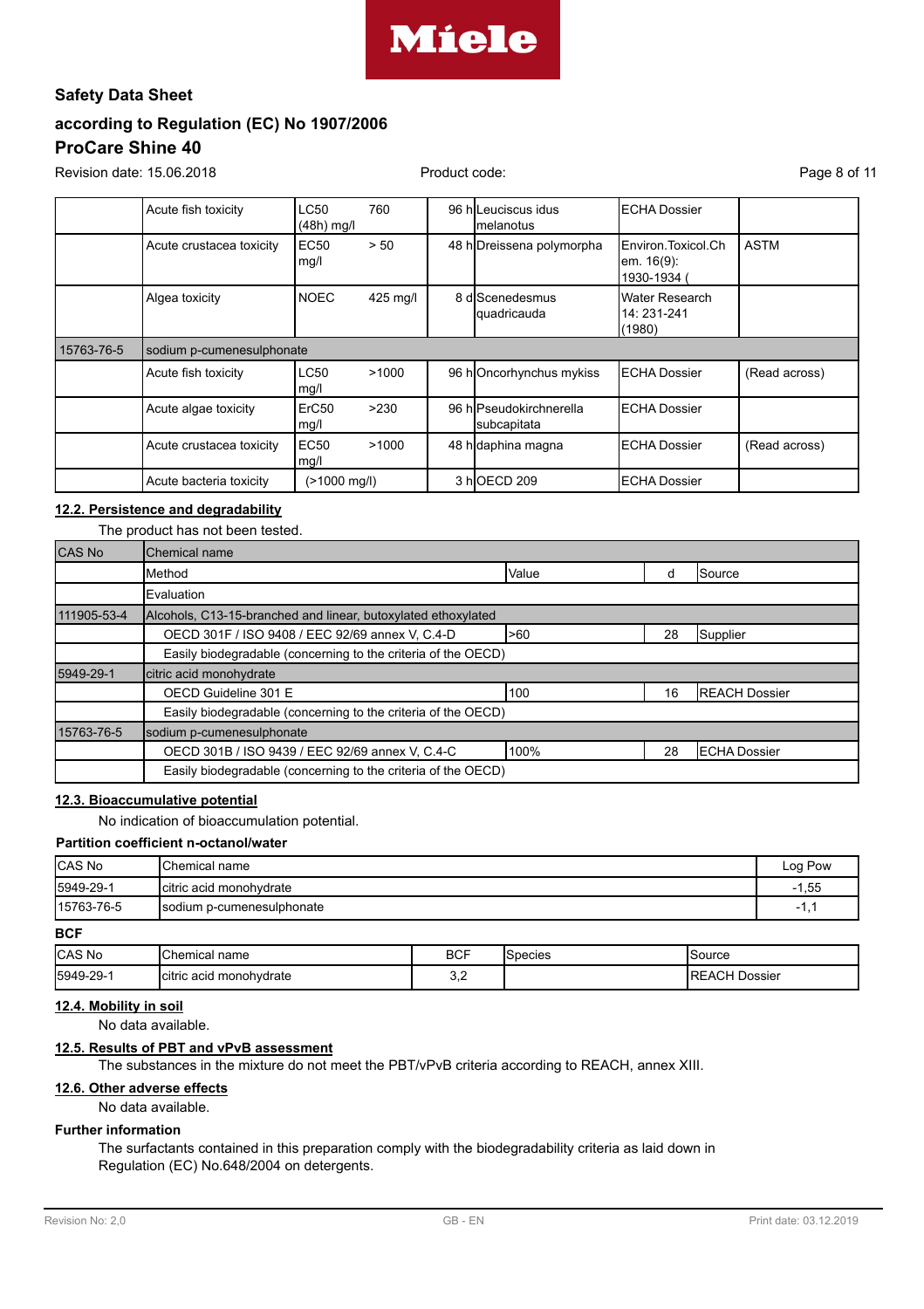

Revision date: 15.06.2018 Product code: Page 9 of 11

### **SECTION 13: Disposal considerations**

#### **13.1. Waste treatment methods**

### **Disposal recommendations**

Observe in addition any national regulations! Consult the local waste disposal expert about waste disposal. Non-contaminated packages may be recycled.

According to (EWC) European Waste Catalogue, allocation of waste identity numbers/waste descriptions must be carried out in a specific way for every industry and process.

Control report for waste code/ waste marking according to (EWC) European Waste Catalogue:

#### **List of Wastes Code - residues/unused products**

200130 MUNICIPAL WASTES (HOUSEHOLD WASTE AND SIMILAR COMMERCIAL, INDUSTRIAL AND INSTITUTIONAL WASTES) INCLUDING SEPARATELY COLLECTED FRACTIONS; separately collected fractions (except 15 01); detergents other than those mentioned in 20 01 29

#### **List of Wastes Code - used product**

MUNICIPAL WASTES (HOUSEHOLD WASTE AND SIMILAR COMMERCIAL, INDUSTRIAL AND INSTITUTIONAL WASTES) INCLUDING SEPARATELY COLLECTED FRACTIONS; separately collected fractions (except 15 01); detergents other than those mentioned in 20 01 29 200130

#### **List of Wastes Code - contaminated packaging**

WASTE PACKAGING; ABSORBENTS, WIPING CLOTHS, FILTER MATERIALS AND PROTECTIVE CLOTHING NOT OTHERWISE SPECIFIED; packaging (including separately collected municipal packaging waste); mixed packaging 150106

#### **Contaminated packaging**

Handle contaminated packages in the same way as the substance itself.

# **SECTION 14: Transport information**

#### **Land transport (ADR/RID)**

| <b>14.1. UN number:</b>           | Not restricted |
|-----------------------------------|----------------|
| 14.2. UN proper shipping name:    | Not restricted |
| 14.3. Transport hazard class(es): | Not restricted |
| 14.4. Packing group:              | Not restricted |

| Inland waterways transport (ADN)  |                |  |
|-----------------------------------|----------------|--|
| 14.1. UN number:                  | Not restricted |  |
| 14.2. UN proper shipping name:    | Not restricted |  |
| 14.3. Transport hazard class(es): | Not restricted |  |
| 14.4. Packing group:              | Not restricted |  |
| <b>Marine transport (IMDG)</b>    |                |  |
| 14.1. UN number:                  | Not restricted |  |
| 14.2. UN proper shipping name:    | Not restricted |  |
| 14.3. Transport hazard class(es): | Not restricted |  |
| 14.4. Packing group:              | Not restricted |  |
| Air transport (ICAO-TI/IATA-DGR)  |                |  |
| 14.1. UN number:                  | Not restricted |  |
| 14.2. UN proper shipping name:    | Not restricted |  |
| 14.3. Transport hazard class(es): | Not restricted |  |
| 14.4. Packing group:              | Not restricted |  |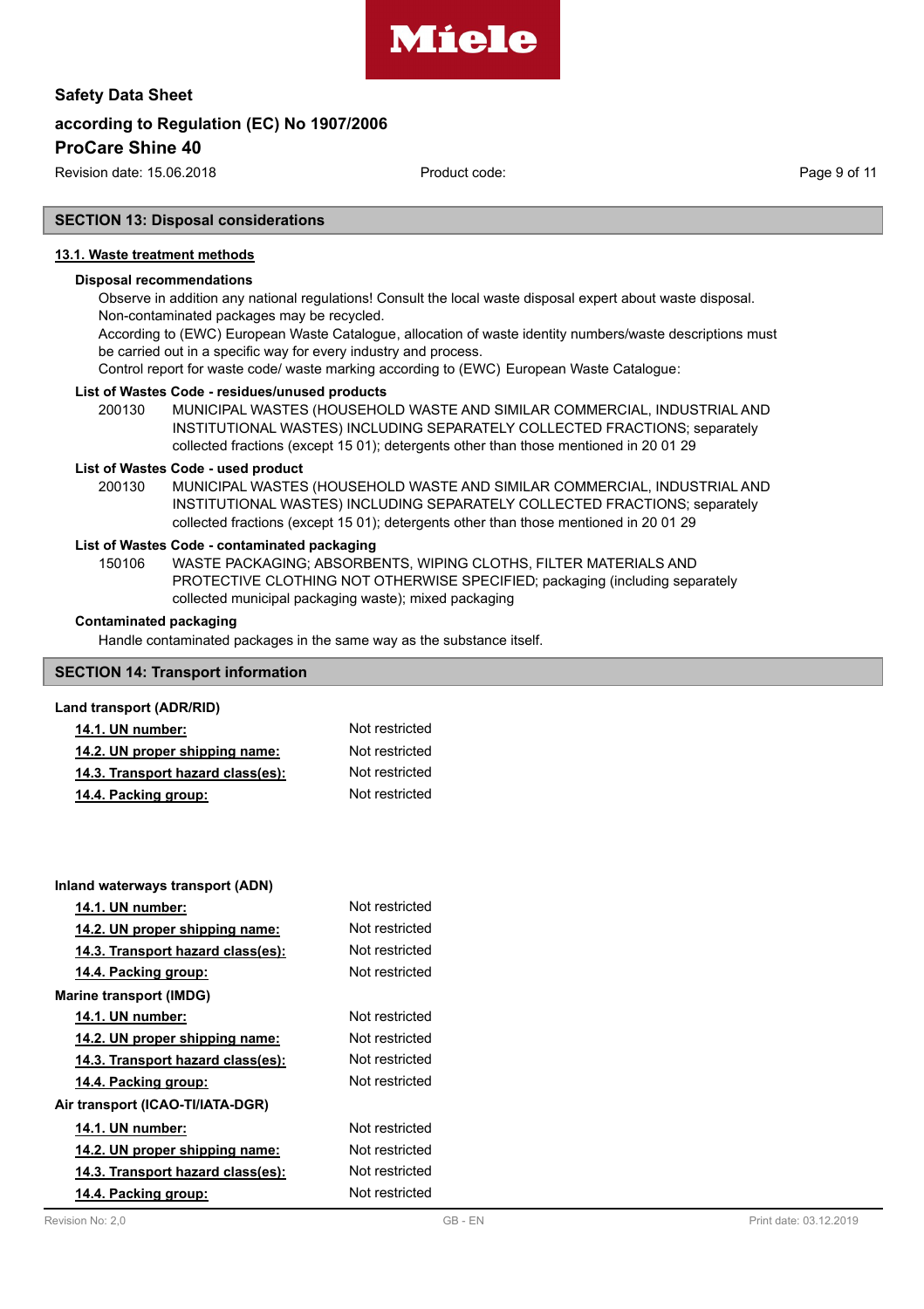

# **according to Regulation (EC) No 1907/2006**

# **ProCare Shine 40**

Revision date: 15.06.2018 **Product code:** Product code: Page 10 of 11

#### **14.5. Environmental hazards**

ENVIRONMENTALLY HAZARDOUS: no

#### **14.6. Special precautions for user**

Refer to section 6-8

#### **14.7. Transport in bulk according to Annex II of Marpol and the IBC Code**

not relevant

#### **SECTION 15: Regulatory information**

#### **15.1. Safety, health and environmental regulations/legislation specific for the substance or mixture**

#### **EU regulatory information**

2010/75/EU (VOC): 0% (calculated.) 2004/42/EC (VOC): 0g/l (calculated.) Information according to 2012/18/EU (SEVESO III):

Not subject to 2012/18/EU (SEVESO III)

#### **Additional information**

Safety Data Sheet according to Regulation (EC) No. 1907/2006 (amended by Regulation (EU) No 2019/957) The mixture is classified as hazardous according to regulation (EC) No 1272/2008 [CLP]. REACH 1907/2006 Appendix XVII, No (mixture): 3

#### **National regulatory information**

Employment restrictions:

Water contaminating class (D): 2 - clearly water contaminating

Observe restrictions to employment for juvenils according to the 'juvenile work protection guideline' (94/33/EC).

#### **15.2. Chemical safety assessment**

For the following substances of this mixture a chemical safety assessment has been carried out: citric acid monohydrate sodium p-cumenesulphonate

#### **SECTION 16: Other information**

#### **Changes**

Rev.1.00; 06.07.2015, Initial release Rev. 1,01; Changes in chapter: 1 Rev. 2,00; Changes in chapter: 1-16; 15.06.2018

#### **Abbreviations and acronyms**

ADR: Accord européen sur le transport des marchandises dangereuses par Route AwSV: Verordnung über Anlagen zum Umgang mit wassergefährdenden Stoffen AGW: Arbeitsplatzgrenzwert AVV: Abfallverzeichnisverordnung CAS Chemical Abstracts Service CLP: Classification, Labelling and Packaging of substances and mixtures DNEL: Derived No Effect Level d: day(s) EAKV: Europäisches Abfallverzeichnis gemäß Entwurf Abfallverzeichnisverordnung EINECS: European INventory of Existing Commercial chemical Substances ELINCS: European LIst of Notified Chemical Substances ECHA: European Chemicals Agency EWC: European Waste Catalogue IARC: INTERNATIONAL AGENCY FOR RESEARCH ON CANCER IMDG: International Maritime Code for Dangerous Goods IATA: International Air Transport Association IATA-DGR: Dangerous Goods Regulations by the "International Air Transport Association" (IATA)